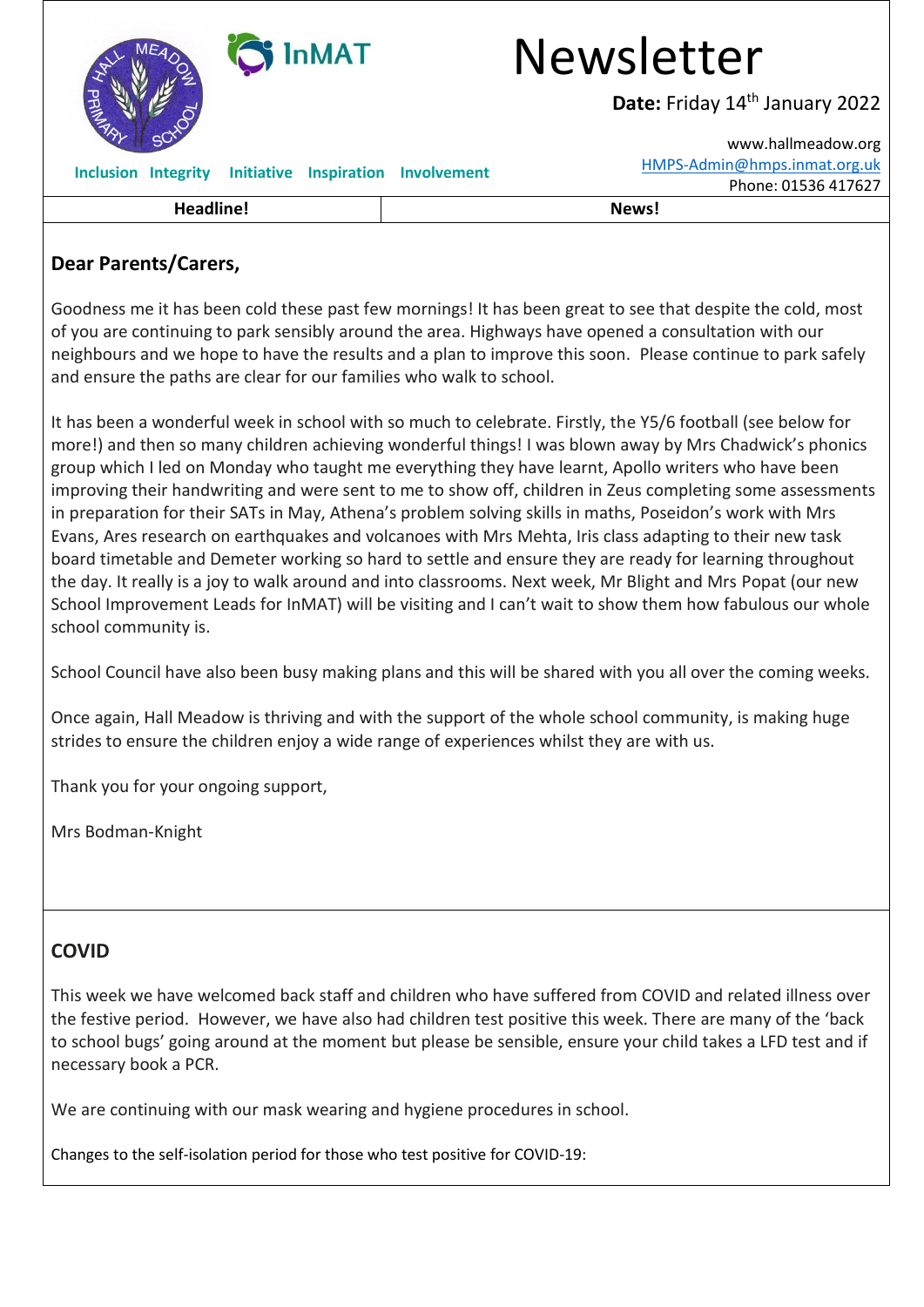## **New Guidance from PHE**

From Monday 17 January, people who are self-isolating with COVID-19 will have the option to reduce their isolation period after 5 full days if they test negative with a lateral flow device (LFD) test on both day 5 and day 6 and they do not have a temperature. For example, if they test negative on the morning of day 5 and the morning of day 6, they can return to their education or childcare setting immediately on day 6.

The first test must be taken no earlier than day 5 of the self-isolation period, and the second must be taken the following day. All test results should be reported to NHS Test and Trace.

If the result of either of their tests is positive, they should continue to self-isolate until they get negative results from two LFD tests on consecutive days or until they have completed 10 full days of self-isolation, whichever is earliest.

Anyone who is unable to take LFD tests or anyone who continues to have a temperature will need to complete the full 10 day period of self-isolation.

## **Football**

On Monday, I had the pleasure of attending the Northamptonshire County Finals of the Year 5/6 football with our school team. Having already participated in the district competition in September and winning the group, the team were set to face all of the winning teams from across the whole of the county. In the blistering cold, they played four matches; losing one, drawing one and winning two. The results were announced and we went head-to-head against a Northampton school- Boothville. We scored two terrific goals in quick succession but were unfortunate to then concede two goals. This draw led us to be crowned as joint 5-place in the County Finals! All of our children demonstrated such determination and resilience throughout the competition and should be super proud of their efforts!

We all had such a great afternoon; especially Mrs Davidson who enjoyed a warm coffee and a kit-kat from the club-house.

Miss Letts

Along with Miss Pallett and Miss Letts, the whole school community are immensely proud of our footballers. Children from 273 primary schools were offered the chance to play in the football tournament, so to reach the county finals after their success in Kettering and to come joint  $5<sup>th</sup>$  is an incredible achievement.

Katie Brown (Chair of LAC), Helen Williams (CEO) and Linda Brooks (Chair of InMAT trustees) have all asked me to pass on their congratulations to everyone involved including the parents who were able to transport and support.

Once again, well done everyone!

Mrs Bodman-Knight

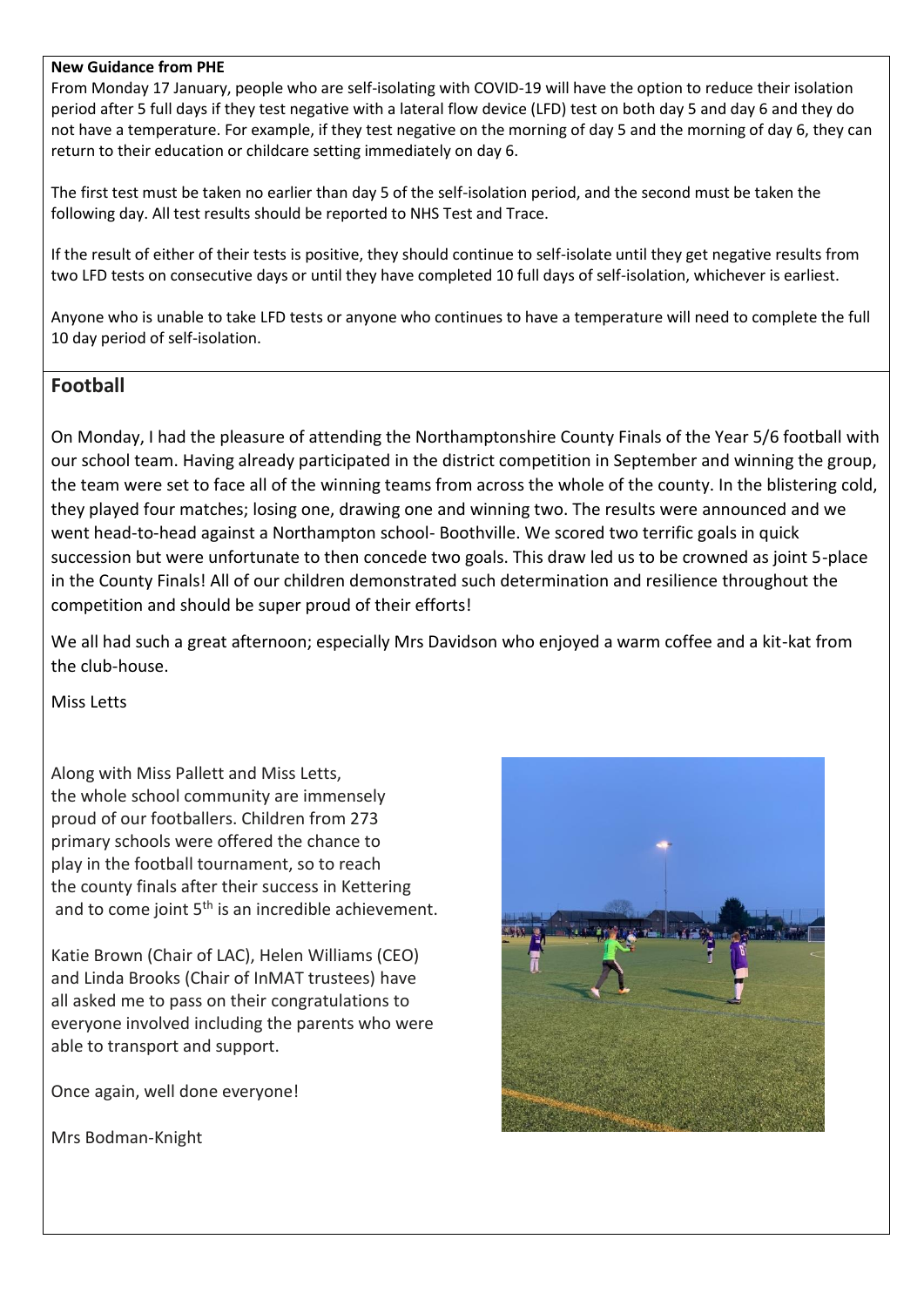|                               | <b>Queens Jubilee</b><br>We reported that Mrs Mehta had been successful in her bid for<br>some tree saplings as part of the Jubilee celebration. We are<br>expecting the delivery of these in March and these will form part<br>of our legacy in creating areas and extending the forest area for<br>current and future children                                                                                                                                                                                                                                                                                                                                                   |
|-------------------------------|------------------------------------------------------------------------------------------------------------------------------------------------------------------------------------------------------------------------------------------------------------------------------------------------------------------------------------------------------------------------------------------------------------------------------------------------------------------------------------------------------------------------------------------------------------------------------------------------------------------------------------------------------------------------------------|
| <b>HELP</b><br><b>WELCOME</b> | The fenced areas on the field, including the Forest<br>area.<br>Thanks to your support of the PACT Christmas events, we are<br>able to start the development of the fenced areas alongside the<br>school field.<br>As I am sure you are aware, we have a forest area at the end of<br>the school field. Mrs Mehta and I are keen to develop this<br>further with the help of PACT and the whole school community.<br>We have started planning and over the coming weeks will share<br>with you not only our plans but how we aim to implement some<br>of these over the coming months.<br>If any parents would like to be part of developing this area,<br>please do get in touch. |
|                               | <b>Violin, Viola or Cello Lessons</b><br>NMPAT currently have a space available for a Violin, Viola or<br>Cello lesson. Lessons will take place every Tuesday.<br>To book a taster session, please contact the office and we will<br>contact the Tutor to arrange this.<br>For further information, please email NMPAT directly<br>at office@nmpat.co.uk or contact them by telephone on 01604<br>637117.<br>A flyer is also attached for your convenience.                                                                                                                                                                                                                        |
|                               | <b>PACT</b><br>On Thursday 20 <sup>th</sup> January, PACT will be holding a Sweet Tuck<br>Shop, instead of a Cake Sale, on the playground after school.                                                                                                                                                                                                                                                                                                                                                                                                                                                                                                                            |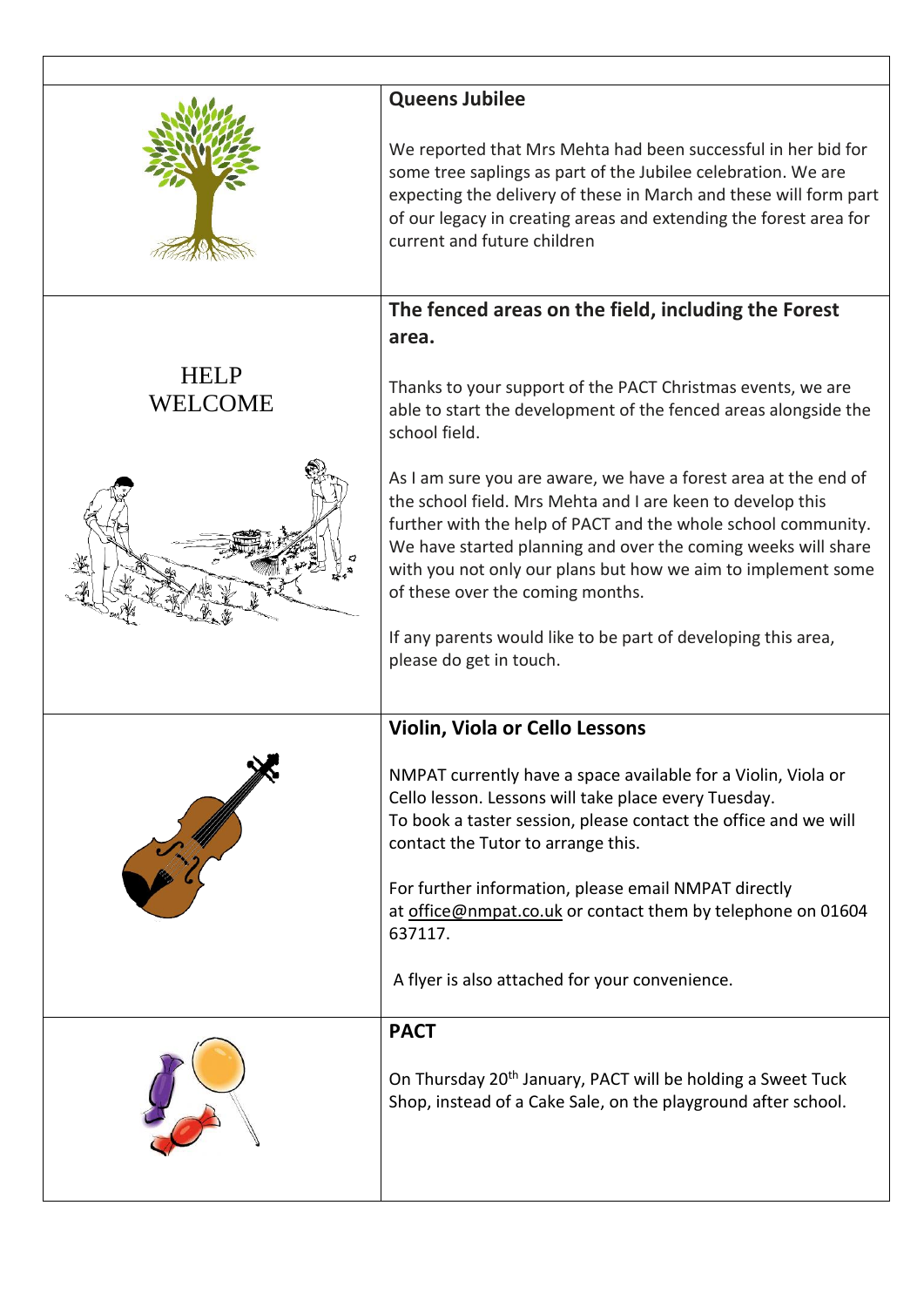